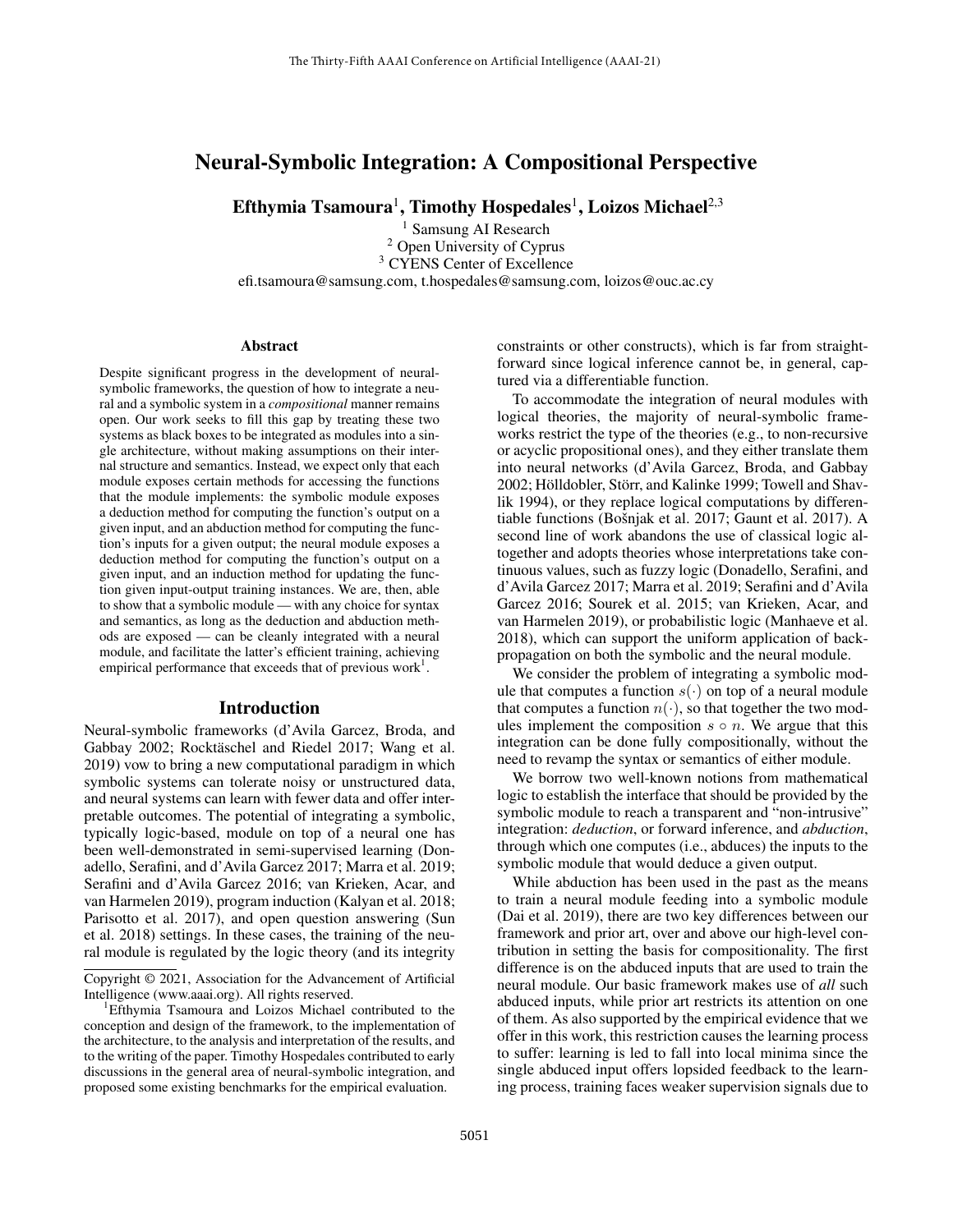the *loss* of the semantic constraints among the different abduced inputs, and the learning process becomes vulnerable to random supervision signals on those parts of the single abuced input that are forced to take values when they should have semantically been treated as irrelevant.

The second difference is on the training process itself. Prior art uses an ad-hoc training procedure which requires training of the neural module multiple times for the same training sample. That training approach is not only computationally expensive, but it is also difficult to customize on different scenarios. Instead, our framework provides the means to control the training process in a customized manner by delegating to the symbolic module the encoding of any domain-specific training choices. In particular, there exist cases where one would wish to have the neural predictions guide the choice of abduced inputs — presumably the problem that also motivates prior art. We show that such *neural-guided abduction* can be done easily as an extension of our basic framework, by encoding in the symbolic module the knowledge of which abduced inputs are to be used for training, using declarative or procedural techniques to resolve any inconsistencies and to rank the abduced inputs in terms of compatibility with the current neural predictions.

Beyond the plugging in of theories with any semantics and syntax, and beyond the already-mentioned support for neural-guided abduction, the clean take of our proposed compositional architecture easily extends to support other features found in past works, including *program induction* and *domain-wide constraints*. To our knowledge, a uniform handling of all these features is not present in past works.

We empirically evaluate  $-$  in what we believe to be a more comprehensive manner than typically found in the relevant literature — the performance of our framework against three frameworks that share the same goals with ours: DEEPPROBLOG (Manhaeve et al. 2018), NEURASP (Yang, Ishay, and Lee 2020), and ABL (Dai et al. 2019). We demonstrate the superior performance of our framework both in terms of training efficiency and accuracy over a wide range of scenarios showing the features described above.

### Preliminaries

For concreteness of exposition, and without excluding other syntax and semantics, we assume that the symbolic component encodes a logic theory using the standard syntax found in the abductive logic programming literature (Kakas 2017).

As typical in logic programming, the language comprises a set of relational *predicates* that hold over *variables* or *constants*. An *atom* is a predicate with its arguments. A *formula* is defined as a logical expression over atoms, using the logical connectors of Prolog, e.g., conjunction, disjunction, negation. A *theory* is a collection of such formulas. Figure 1 shows a theory for determining the status of the game of a certain variant of chess played on a  $3 \times 3$  board with three pieces: a black king, and two white pieces of different types.

As far as our proposed architecture is concerned, the precise syntax and semantics of the theory are inconsequential. We will, therefore, not delve into a detailed analysis of the aforementioned theory  $T$ , except as needed to highlight certain features. What is of only importance is that  $T$  is accom-



Figure 1: Snippet of a theory for an example chess domain being used to train a neural module through abduction.

panied by an entailment operator  $\models$  that allows exposing: a deduction method deduce that takes as input a set of atoms A and produces a set of atoms  $O = \text{deduce}(T, A)$  such that  $T \cup A \models O$ ; an abduction method abduce that takes as input a set of atoms O and produces a set (out of possibly many) of atoms  $A \in$  abduce(T, O) such that  $T \cup A \models O$ .

As part of exposing a method one needs to define its input and output spaces. We will assume that  $A \subseteq A$  and call  $A$ the set of *symbolic inputs* or *abducibles*; and that  $O \subseteq O$ and call O the set of *symbolic outputs* or *outcomes*. We will also assume that atoms in  $A$  and  $O$  are grounded and disjoint. When convenient, we will represent a subset of atoms as a formula: the conjunction of the subset's members. An *abductive proof* for a given outcome  $O \subset O$  is any formula  $A \in$  abduce(T, O). Observe that for any fixed outcome there might exist zero, one, or multiple abductive proofs.

Example 1 *In our example chess domain, the set* A *of ab*ducibles comprises all atoms of the form  $\text{at}(P,(X,Y))$ , cor*responding to the concept of a chess piece of type* P *being on the chess board at coordinates* (X, Y )*;* P *takes one of the values in*  $\{b(k), w(k), w(q), w(r), w(b), w(n), w(p)\}$ , *where*  $w(\cdot)$  *and*  $b(\cdot)$  *stand for white or black pieces, and* k*,* q*,* r*,* b*,* n*, and* p *denote the king, queen, rook, bishop,*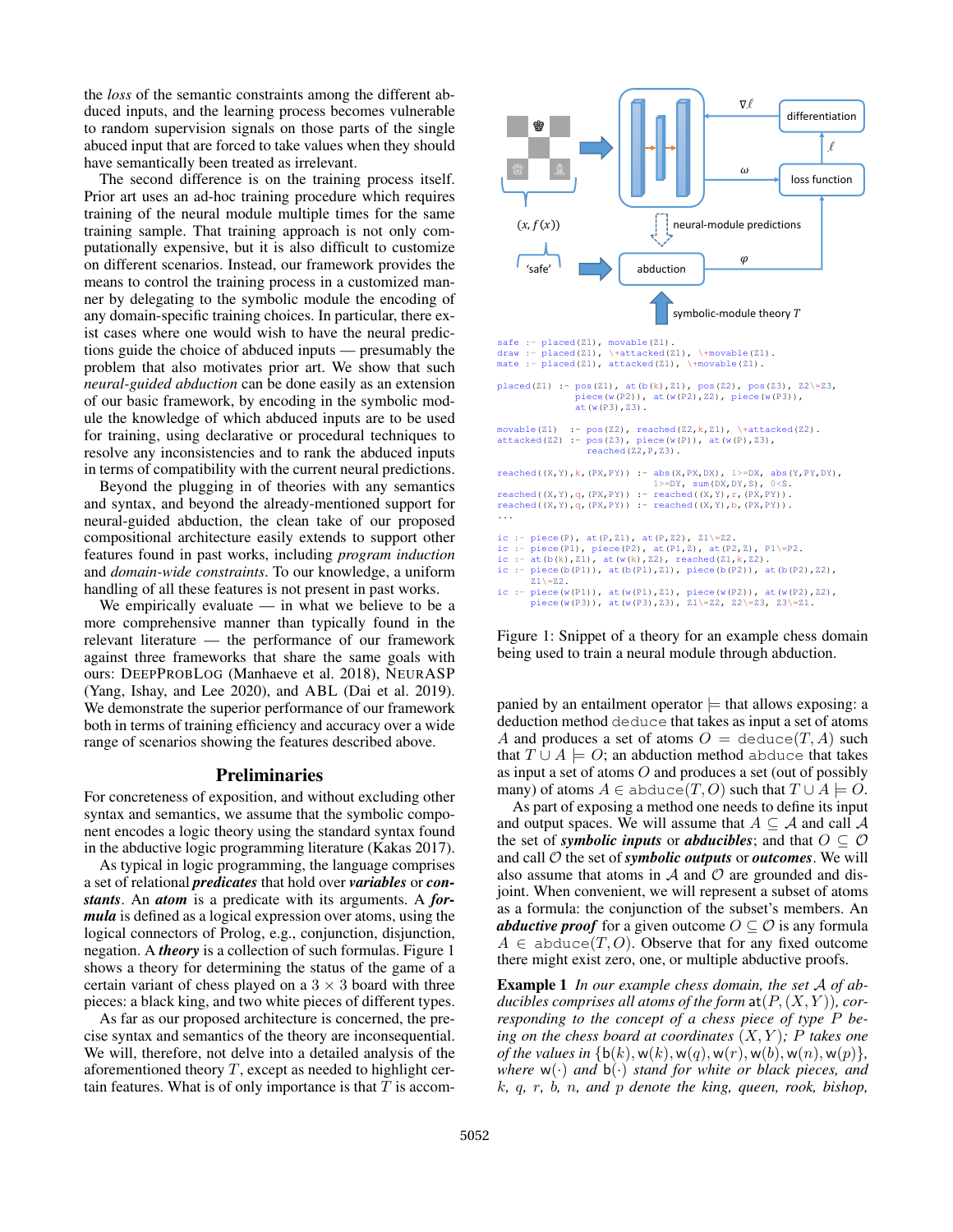*knight and pawn, respectively; each of* X *and* Y *take one of the values in* {1, 2, 3}*. The set* O *of outcomes is equal to* {safe, draw, mate}*, corresponding to the concepts that the black king has a valid move, is stalemated, or is mated.*

*Deduction receives as input a subset of* A *that describes the state of the chess board, and produces as output a (singleton) subset of* O *on the status of the black king. Conversely, abduction receives as input a (singleton) subset of* O *that describes the desired status of the black king, and produces as output subsets of* A*, each describing a state of the chess board where the black king has the desired status.*

A theory may be extended with *integrity constraints*, special formulas that restrict the possible inferences that can be drawn when applying the methods of deduction and abduction, by constraining which subsets of  $A$  are considered acceptable. A subset  $A \subseteq \mathcal{A}$  violates the integrity constraints if and only if deduce(T, A) is a special symbol  $\perp \notin \mathcal{O}$ . Analogously, a subset  $A \subseteq A$  violates the integrity constraints if and only if  $A \notin \text{abduce}(T, O)$  for each subset  $O \subseteq \mathcal{O}$ . Thus, integrity constraints in a theory need to be respected by every abductive proof for each outcome  $O \subseteq O$ .

Example 2 *In our example chess domain, the integrity constraints are encoded as rules with an* ic *head. The five integrity constraints in Figure 1 capture, in order, the following requirements: the same piece type is not at more than one position; no two pieces are at the same position; the black and white kings are not attacking each other; there is at most one black piece on the chess board; there are at most two white pieces on the chess board. The requirement for the existence of at least one black king and at least two white pieces is captured through the rule with the* placed(Z1) *head. If the set* A *of abducibles is extended to include all atoms of the form* empty $((X, Y))$  *to denote explicitly the coordinates of the board cells that are empty, then additional integrity constraints and rules can be added in the theory to ensure that no piece can be placed at an empty cell, an that every non-empty cell should hold some piece.*

### Framework

We consider a neural-symbolic system built by composing a neural module feeding into a symbolic module.

#### Module Compositionality

We let X and  $\Omega = [0, 1]^k$  be, respectively, the space of possible inputs and the space of possible outputs of the neural module. At any given training iteration  $t$ , the neural module effectively implements a function  $n_t : \mathcal{X} \to \Omega$ . For notational simplicity, we will overload the use of the symbol  $n_t$ to denote both the function and the underlying neural network itself. We assume that there is a *translator* function r that maps each  $\omega \in \Omega$  to a set of abducibles  $r(\omega) \in \mathcal{A}$ .

Given a symbolic module with a theory T, the *end-toend reasoning* of the neural-symbolic system at iteration t is the process that maps an input in  $X$  to an outcome subset of  $\mathcal O$  as follows: the system receives an input  $x \in \mathcal X$ ; the neural module computes the vector  $\omega = n_t(x)$ ; the translator maps  $\omega$  to the abducibles  $A = r(\omega) \subseteq A$ ; the symbolic module computes the outcome  $O =$  deduce $(T, A) \subseteq O \cup$ 

{⊥}. Thus, *inference* in our framework proceeds by running the inference mechanism of the symbolic module over the inferences of the neural module on a given neural input. To simplify our notation, and when there is no confusion, we will write  $h_t^T(x)$  to mean deduce $(T, r(n_t(x)))$  for  $x \in \mathcal{X}$ .

Example 3 *In our example chess domain, consider a neural module*  $n_t$  *that receives as input*  $x \in \mathcal{X}$  *a*  $3 \times 3$  *grid of images representing a chess board. The neural module outputs a vector*  $\omega = n_t(x) \in \Omega^k$  *that corresponds to what the neural module predicts. One possible implementation is for the neural module to have eight output nodes for each cell at coordinates*  $(X, Y)$  *of the chess board (hence,*  $k = 8 \times 9$ ). *These eight output nodes represent, respectively, whether their associated cell includes no piece, the black king, the white king, the white queen, the white rook, the white bishop, the white knight, or the white pawn.* ω *assigns, effectively, confidence values on each of these predictions for each cell.*

*The translator function* r *could simply turn* ω *into a set of abducibles* A *by considering for each cell the most confident prediction and including the corresponding atom in* A*. Thus, if the first eight components of* ω*, which correspond to predictions for cell* (1, 1)*, were such the third value was the maximum one, then* A *would include*  $at(w(k), (1, 1))$ *.* 

A *is provided as input to the symbolic component, which deduces whether the chess board is in a safe, draw, or mate state (or in*  $\perp$  *in case A violates the integrity constraints).* 

In certain cases, the input  $x \in \mathcal{X}$  to a neural-symbolic system might be associated with explicit input-specific knowledge provided in the form of a symbolic formula  $\overline{x}$ . This side-information does not go through the usual pipeline as  $x$ , but can be readily accommodated by extending the theory T to include it, and by computing deduce( $T \cup {\overline{x}}$ ,  $r(n_t(x))$ ) instead. Our compositional perspective affords us to remain agnostic, at the architecture level, on how side-information will be dealt with by the symbolic module (e.g., as integrity constraints or as weak preferences), and puts the burden on the theory itself to make this domain-specific determination.

### Neural-Module Learning

As in standard supervised learning, consider a set of labeled samples of the form  $\{\langle x_j, f(x_j) \rangle\}_j$ , with f being the target function that we wish to learn,  $x_j$  corresponding to the features of the sample, and  $f(x_j)$  being the label of the sample.

In the context of our neural-symbolic architecture, learning seeks to identify, after  $t$  iterations over a training subset of labeled samples, a hypothesis function  $h_t^T(\cdot)$  that sufficiently approximates the target function  $f(\cdot)$  on a testing subset of labeled samples. Given a fixed theory  $T$  for the symbolic module, the only part of the hypothesis function  $h_t^T(\cdot) = \text{deduce}(T, r(n_t(\cdot)))$  that remains to be learned is the function  $n_t$  implemented by the neural module.

We put forward Algorithm 1 to achieve this goal. In line with our compositional treatment, the algorithm does not delve into the internals of the neural and the symbolic module, but accesses them only through the methods that they expose: inference and backpropagation for the neural module; deduction and abduction for the symbolic module.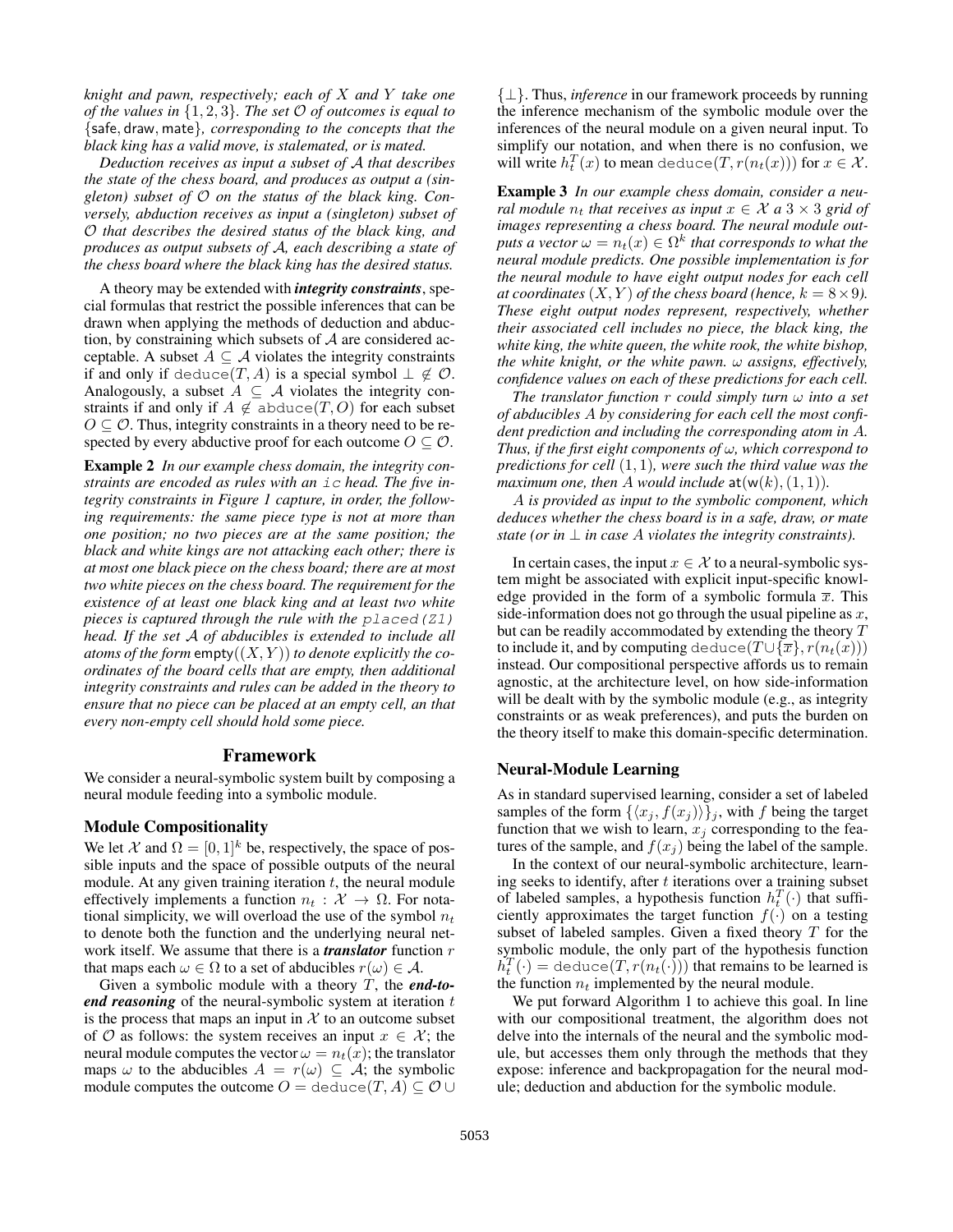### **Algorithm 1** TRAIN $(x, f(x), n_t) \rightarrow n_{t+1}$

| 1: $\omega := n_t(x)$<br>2: $\varphi := \bigvee$ abduce $(T, f(x))$<br>$\varphi := \bigvee$ abduce $(T \cup r(\omega), f(x))$ | $\triangleright$ basic form <i>or</i><br>$\triangleright$ NGA form |
|-------------------------------------------------------------------------------------------------------------------------------|--------------------------------------------------------------------|
| 3: $\ell := \text{loss}(\varphi, r, \omega)$                                                                                  | $\triangleright$ using WMC                                         |
| 4: $n_{t+1}$ := backpropagate $(n_t, \nabla \ell)$                                                                            |                                                                    |
| 5: return $n_{t+1}$                                                                                                           |                                                                    |

The algorithm considers the label  $f(x)$  of a given sample, viewed as a (typically singleton) subset of  $\mathcal{O}$ , and abduces *all* abductive proofs  $A \in$  abduce(T,  $f(x)$ ) ⊆ A. Taking the disjunction of all abductive proofs, the algorithm computes the *abductive feedback* formula  $\varphi$  that captures all the acceptable outputs of the neural module that would lead, through the theory T, the system to correctly infer  $f(x)$ .

The abductive feedback acts as a supervision signal for the neural module. Combining that signal with the actual output  $\omega$  of the neural module (through the use of the translator function  $r$ ), we can compute the loss of the neural module. *Critically, the resulting loss function is differentiable, even if the theory* T *of the symbolic module is not!* By differentiating the loss function we can use backpropagation to update the neural module to implement function  $n_{t+1}$ .

Rather than requiring for the theory to be differentiable, as done in certain past works (Donadello, Serafini, and d'Avila Garcez 2017; Marra et al. 2019; Serafini and d'Avila Garcez 2016; Sourek et al. 2015; van Krieken, Acar, and van Harmelen 2019; Manhaeve et al. 2018), the use of abduction for neural-symbolic integration poses no a priori constraints on the form of the theory, but proceeds to extract its "essence" in a differentiable form, albeit in an outcome-specific manner. Fortuitously, the space of possible outcomes is usually considerably restricted, which readily allows the caching of the abductive proofs, or even their precomputation prior to the training phase. Put differently, the use of abduction allows replacing any arbitrary theory  $T$  by the set of its abductive feedbacks  $\{\varphi_O \mid \varphi_O = \bigvee \text{abduce}(T,O), O \subseteq O\}.$ 

Example 4 *In our example chess domain, consider a training sample*  $(x, f(x))$ *, where* x *is* a 3  $\times$  3 *grid of images representing a chess board with a white queen at cell* (1, 1)*, a white bishop at cell* (3, 1)*, and a black king at cell* (2, 3)*, and* f(x) *labels the chess board as being in a safe state. Starting from the label, we compute the abductive feedback* ...  $\vee$  [at(w(q),(1,1)) ∧ at(w(b),(3,1)) ∧ at(b(k),(2,3)) ∧  $\ldots \wedge$  empty $((3,3))] \vee [\mathsf{at}(w(r),(1,1)) \wedge \mathsf{at}(w(n),(3,1)) \wedge$  $\mathsf{at}(\mathsf{b}(k),(2,3)) \wedge \ldots \wedge \mathsf{empty}((3,3))] \vee [\mathsf{at}(\mathsf{b}(k),(1,1)) \wedge$  $at(w(p),(3,1)) \wedge at(w(r),(2,3)) \wedge \ldots \wedge empty((3,3))] \vee$  $[$ at(w $(p)$ , $(1, 1)$ )  $\wedge$  at(w $(n)$ , $(2, 2)$ )  $\wedge$  at(b $(k)$ , $(2, 3)$ )  $\wedge$  ...  $\wedge$ empty((3, 3))] ∨ . . .*. Among the shown disjuncts, the first one represents the input chess board, the next two represent chess boards that are safe and have pieces only at cells*  $(1, 1)$ *,*  $(3, 1)$  *and*  $(2, 3)$ *, and the last represents a chess board that is safe, but has pieces at cells*  $(1, 1)$ *,*  $(2, 2)$  *and*  $(2, 3)$ *.* 

### Neural-Guided Abduction

Although computing the entire abductive feedback is generally the appropriate choice of action, there might exist circumstances where it might be beneficial to prune some of its parts. Caution should, however, be exercised, as pruning might end up removing the part of the abductive feedback that corresponds to the true state of affairs (cf. Example 4), and might, thus or otherwise, misdirect the learning process.

One case worth considering is *neural-guided abduction* (NGA), where the prediction of the neural module is used as a focus point, and only abductive proofs that are proximal perturbations of that point find their way into the abductive feedback. What counts as a perturbation, how proximity is determined, and other such considerations are ultimately domain-specific, and are not specified by the framework.

Example 5 *In our example chess domain, consider a neural module that is highly confident in distinguishing empty from non-empty cells, but less confident in determining the exact types of the pieces in the non-empty cells. Consider, further, a particular training sample*  $\langle x, f(x) \rangle$  *on which the neural component identifies the non-empty cells as being* (1, 1)*,*  $(3, 1)$ *, and*  $(2, 3)$ *. It is then natural for the symbolic module to attempt to utilize the predictions of the neural module to prune and focus the abductive feedback that it will provide for the further training of the neural module.*

*If, for example,* f(x) *labels the chess board as being in a safe state, then the abductive feedback will exclude the last disjunct from Example 4, since it represents a chess board with pieces at cells other than* (1, 1)*,* (3, 1)*, and* (2, 3)*, and will maintain the first three disjuncts as they respect the neural predictions in terms of the positions of the three pieces.*

To support neural-guided abduction, we must, first, establish a communication channel between the neural module and the abduction mechanism, in order for the neural module to provide its predictions to the abduction mechanism.

Our proposed architecture can seamlessly implement this communication channel by treating the communicated information as input-specific knowledge. Given, therefore, a training sample  $(x, f(x))$ , we can simply call the abduction method not by providing only the theory  $T$  and the outcome  $f(x)$  as inputs, but by first extending the theory T with the neural predictions  $\omega = n_t(x)$  as translated by the translator function  $r$ . Thus, the abductive feedback in Algorithm 1 is now computed as  $\varphi \mathrel{\mathop:}= \bigvee \text{abduce}(T \cup r(\omega), \bar{f}(x)).$ 

As we have already mentioned, the treatment of this sideinformation is not determined by the framework, but is left to the theory itself. Although the side-information might, in some domains, provide confident predictions that could act as hard constraints for the theory (cf. Example 5), our treatment allows also the handling of domains where the sideinformation might be noisy, incorrect, or even in direct violation of the existing integrity constraints of the theory.

Such neural predictions might still offer some useful guidance to the abduction process. Depending on the syntactic and semantic expressivity of the symbolic module, the theory can provide a declarative or a procedural way to resolve the inconsistencies that arise in a domain-specific manner.

Example 6 *In our example chess domain, consider a particular training sample*  $\langle x, f(x) \rangle$  *on which the prediction of the neural module, as translated by the translator into*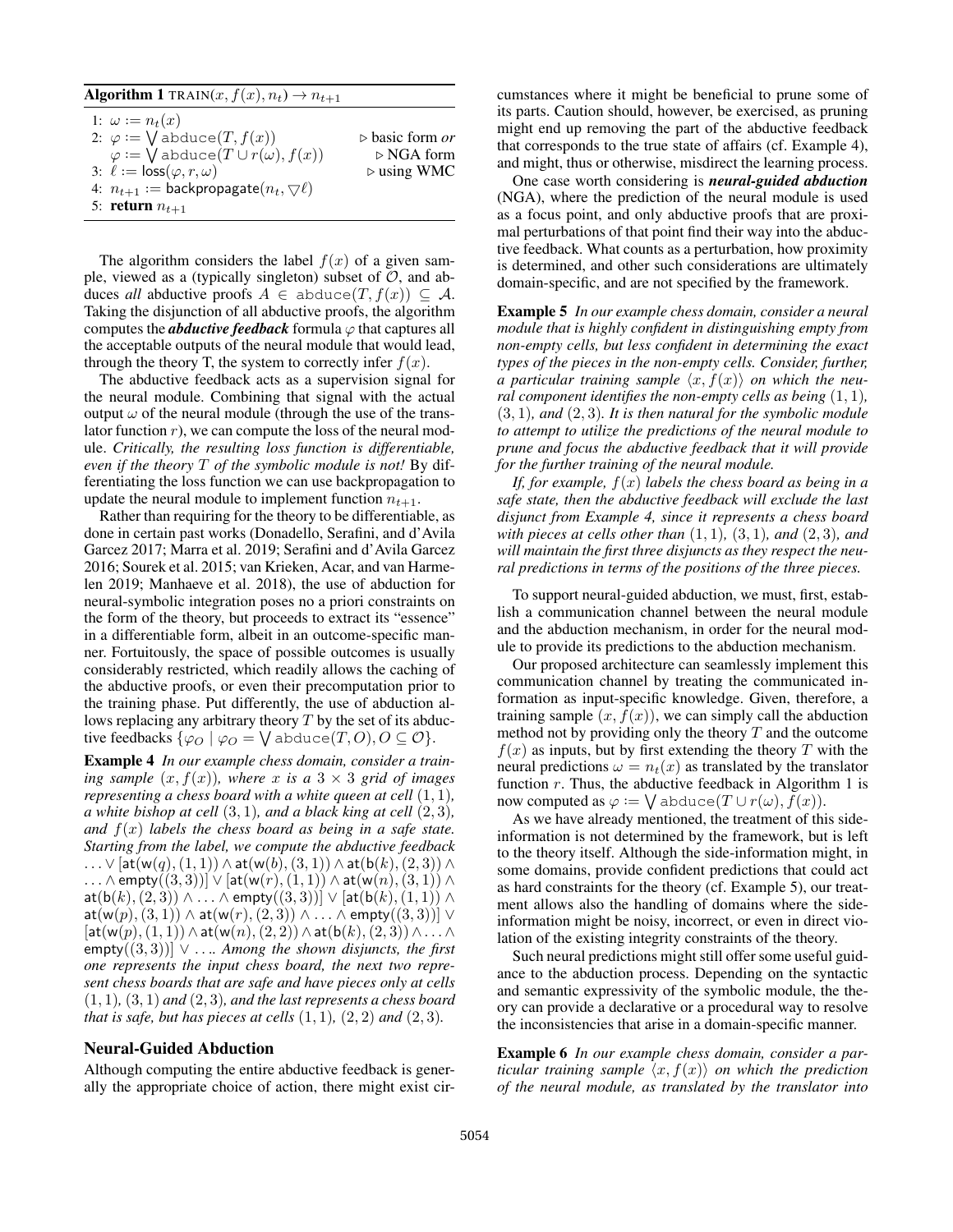*symbolic inputs, corresponds to the subset*  $\{at(w(q), (1, 1)),$ at( $w(b)$ , (3, 1)), at( $b(k)$ , (2, 3)), . . ., empty((3, 3))}.

*Assume, first, that* f(x) *labels the chess board as being in a safe state. Then, there exists exactly one abductive proof that matches the neural prediction perfectly. As this corresponds to a zero-cost perturbation of the neural prediction, only it ends up in the abductive feedback. As a result, the neural module ends up reinforcing exactly what it predicted.*

*Assume, now, that* f(x) *labels the chess board as being in a draw state. Then, there is no abductive proof that matches the neural prediction perfectly. Rather, there is an abductive*  $proof[at(w(q), (1, 1)) \wedge at(w(r), (3, 1)) \wedge at(b(k), (2, 3)) \wedge$ . . . ∧ empty((3, 3))] *that differs from the neural prediction only in changing the type of an already predicted white piece, while maintaining its position, and also maintaining the types and positions of the other two pieces. This abductive proof could be evaluated to have a minimal-cost among the perturbations of the neural prediction, and only it ends up in the abductive feedback. As a result, the neural module ends up reinforcing parts of what it sees, while helping revise locally one of its mistakes (perhaps because it is still unable to fully differentiate between rooks and bishops).*

Assume, finally, that  $f(x)$  labels the chess board as be*ing in a mate state. Then, there is no abductive proof that matches the neural prediction perfectly. In fact, there are no abductive proofs that respect the positions of the pieces as predicted by the neural module. Abduction will then seek to identify perturbations that, if possible, move a single piece with respect to the predicted ones, or move and change the type of a single piece, etc., that would respect the label*  $f(x)$ *. Depending on how one costs the various perturbations, one or more abductive proofs can be evaluated to have minimalcost, and all those will end up in the abductive proof.*

### Evaluation

We have empirically assessed the training time and test accuracy of our proposed compositional framework, hereafter abbreviated as NEUROLOG, against three prior approaches that share the same goals with us: DEEPPROBLOG (Manhaeve et al. 2018), NEURASP (Yang, Ishay, and Lee 2020) and ABL (Dai et al. 2019). Comparing with other architectures, such as (Gaunt et al. 2017), which are concerned not only with neural-module learning, but also with symbolicmodule learning, is beyond the scope of the current paper.

The code and data to reproduce the experiments are available at: https://bitbucket.org/tsamoura/neurolog/src/master/.

#### Implementation

Abductive feedback in NEUROLOG was computed using the A-system (Nuffelen and Kakas 2001) running over SICStus Prolog 4.5.1. Each abductive feedback  $\varphi$  was grounded (and, hence, effectively propositional) by construction, which facilitated the use of semantic loss (Xu et al. 2018) for training the neural module. The semantic loss of  $\varphi$  was computed by treating each atom in  $\varphi$  as a Boolean variable, weighted by the activation value of the corresponding output neuron of the neural module, and by taking the negative logarithm of its *weighted model count* (WMC) (Chavira and Darwiche

2008). For the purposes of computing WMC,  $\varphi$  was first compiled into an arithmetic circuit (Darwiche 2011).

In order to avoid recomputing the same models or the same abductive feedbacks during training, we used caching across all the systems that we evaluated. Furthermore, we encoded the theories of the symbolic modules with an eye towards minimizing the time to perform abduction, grounding, or inference. Experiments were ran on an Ubuntu 16.04 Linux PC with Intel i7 64-bit CPU and 94.1 GiB RAM.

### Scenarios

Benchmark datasets have been used to provide inputs to the neural module as follows: MNIST (LeCun et al. 1998) for images of digits; HASY (Thoma 2017) for images of math operators; GTSRB (Stallkamp et al. 2011) for images of road signs. Below we describe each experimental scenario:

- **ADD2x2** (Gaunt et al. 2017): The input is a  $2 \times 2$  grid of images of digits. The output is the four sums of the pairs of digits in each row / column. The symbolic module computes the sum of pairs of digits.
- **OPERATOR2x2** (new; ADD2x2 with program induction): The input is a  $2 \times 2$  grid of images of digits. The output is the four results of applying the math operator  $op$  on the pairs of digits in each row / column. The math operator op in {+, −, ×} is fixed for each row / column but *unknown*. The symbolic module computes the sum, difference, and product of pairs of digits. The neural module seeks to induce the unknown operator and to recognize the digits.
- **APPLY2x2** (Gaunt et al. 2017): The input is three digits  $d_1, d_2, d_3$  and a  $2 \times 2$  grid of images of math operators  $op_{i,j}$ . The output is the four results of applying the math operators in each row / column on the three digits (e.g.,  $d_1$  op<sub>11</sub>  $d_2$  op<sub>12</sub>  $d_3$ ). The symbolic module computes results of applying pairs of math operators on three digits.
- **DBA** $(n)$  (Dai et al. 2019): The input is a mathematical expression comprising *n* images of  $\{0,1\}$  digits and math operators (including the equality operator). The output is a truth value indicating whether the mathematical expression is a valid equation. The symbolic module evaluates the validity of an equation. Our DBA scenario extends that from (Dai et al. 2019) by allowing math operators to appear on both sides of the equality sign.
- **MATH** $(n)$  (Gaunt et al. 2017): The input is a mathematical expression comprising  $n$  images of digits and math operators. The output is the result of evaluating the mathematical expression. The symbolic module computes results of math operators on integers.
- **PATH** $(n)$  (Gaunt et al. 2017): The input is an  $n \times n$  grid of images of road signs and two symbolically-represented grid coordinates. The output is a truth value indicating whether there exists a path from the first to the second coordinate. The symbolic module determines valid paths between coordinates given as facts.
- **MEMBER** $(n)$  (new): The input is a set of n images of digits and a single symbolically-represented digit. The output is a truth value indicating whether the single digit appears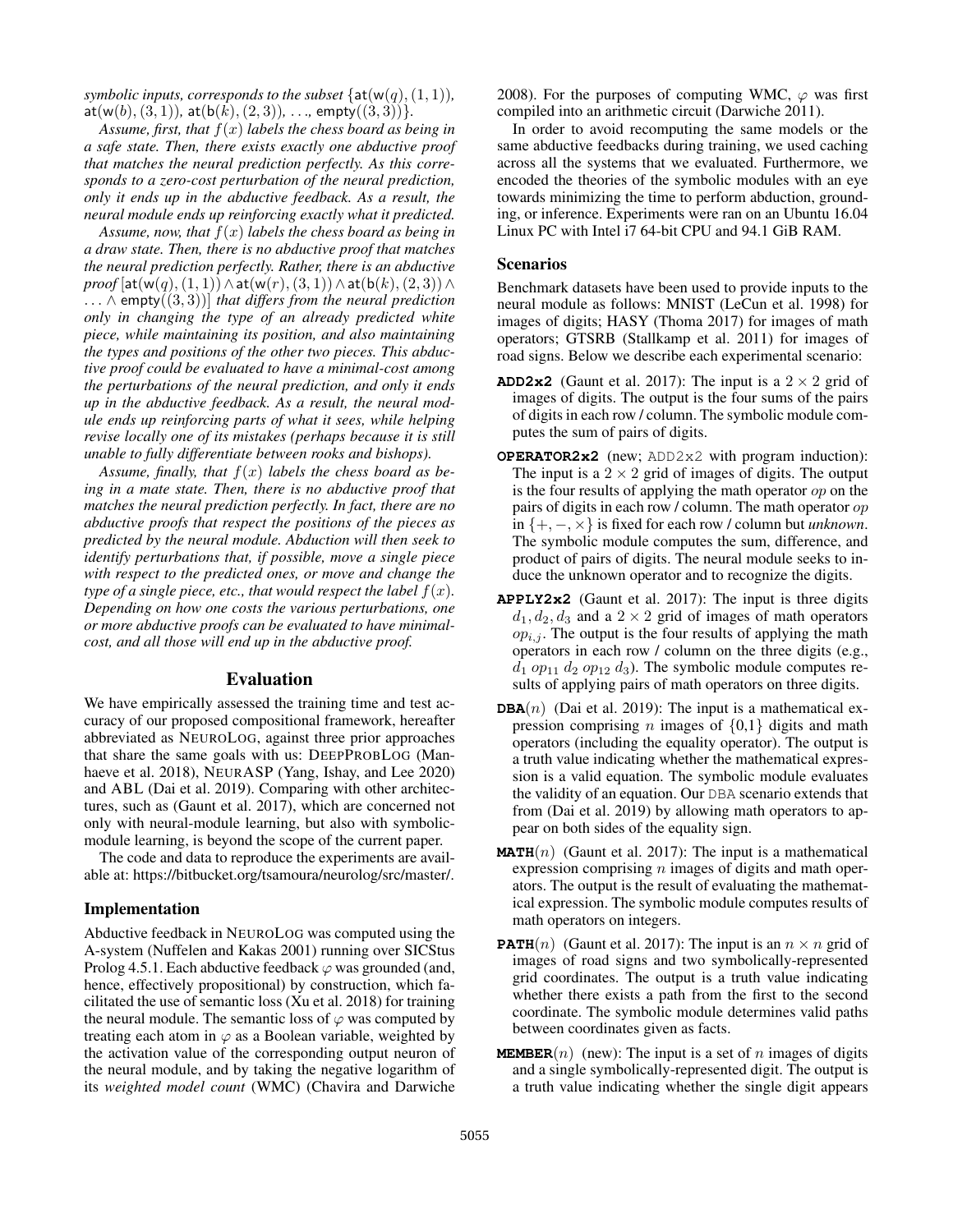|             |                          | ADD2x2         | OPERATOR2x2    | APPLY2x2        | DBA(5)         | MATH(3)        | MATH(5)         |                |                |
|-------------|--------------------------|----------------|----------------|-----------------|----------------|----------------|-----------------|----------------|----------------|
|             | <b>NLOG</b>              | $91.7 \pm 0.7$ | $90.8 \pm 0.8$ | $100 \pm 0$     | $95.0 \pm 0.2$ | $95.0 \pm 1.2$ | $92.2 \pm 0.9$  |                |                |
|             | <b>DLOG</b>              | $88.4 \pm 2.5$ | $86.9 \pm 1.0$ | $100 \pm 0$     | $95.6 \pm 1.8$ | $93.4 \pm 1.4$ | timeout         |                |                |
|             | ABL                      | $75.5 \pm 34$  | timeout        | $88.9 \pm 13.1$ | $79 \pm 12.8$  | $69.7 \pm 6.2$ | $6.1 \pm 2.8$   |                |                |
|             | <b>NASP</b>              | $89.5 \pm 1.8$ | timeout        | $76.5 \pm 0.1$  | $94.8 \pm 1.8$ | $27.5 \pm 34$  | $18.2 \pm 33.5$ |                |                |
|             | $\overline{\text{NLog}}$ | $531 \pm 12$   | $565 \pm 36$   | $228 \pm 11$    | $307 \pm 51$   | $472 \pm 15$   | $900 \pm 71$    |                |                |
|             | <b>DLog</b>              | $1035 \pm 71$  | $8982 \pm 69$  | $586 \pm 9$     | $4203 \pm 8$   | $1649 \pm 301$ | timeout         |                |                |
|             | ABL                      | $1524 \pm 100$ | timeout        | $1668 \pm 30$   | $1904 \pm 92$  | $1903 \pm 17$  | $2440 \pm 13$   |                |                |
|             | <b>NASP</b>              | $356 \pm 4$    | timeout        | $454 \pm 652$   | $193 \pm 2$    | $125 \pm 6$    | $217 \pm 3$     |                |                |
|             | PATH(4)                  | PATH(6)        | MEMBER(3)      | MEMBER(5)       | $CHESS-BSV(3)$ | $CHESS-ISK(3)$ |                 |                | $CHESS-NGA(3)$ |
| <b>NLOG</b> | $97.4 \pm 1.4$           | $97.2 \pm 1.1$ | $96.9 \pm 0.4$ | $95.4 \pm 1.2$  | $94.1 \pm 0.8$ | $93.9 \pm 1.0$ |                 | $92.7 \pm 1.6$ |                |
| <b>DLog</b> | timeout                  | timeout        | $96.3 \pm 0.3$ | timeout         | n/a            | n/a            |                 | n/a            |                |
| ABL         | timeout                  | timeout        | $55.3 \pm 3.9$ | $49.0 \pm 0.1$  | $0.3 \pm 0.2$  | $44.3 \pm 7.1$ |                 | n/a            |                |
| <b>NASP</b> | timeout                  | timeout        | $94.8 \pm 1.3$ | timeout         | timeout        | $19.7 \pm 6.3$ |                 |                | n/a            |
| <b>NLOG</b> | $958 \pm 89$             | $2576 \pm 14$  | $333 \pm 23$   | $408 \pm 18$    | $3576 \pm 28$  | $964 \pm 15$   |                 |                | $2189 \pm 86$  |
| <b>DLog</b> | timeout                  | timeout        | $2218 \pm 211$ | timeout         | n/a            | n/a            |                 |                | n/a            |
| ABL         | timeout                  | timeout        | $1392 \pm 8$   | $1862 \pm 28$   | $9436 \pm 169$ |                | $7527 \pm 322$  |                | n/a            |
| <b>NASP</b> | timeout                  | timeout        | $325 \pm 3$    | timeout         | timeout        | $787 \pm 307$  |                 |                | n/a            |

Table 1: Empirical results. NLOG stands for NEUROLOG, DLOG for DEEPPROBLOG and NASP for NEURASP. The first four rows in each table show the % testing accuracy, while the last four rows show the total training time in seconds.

in the set of digits. The symbolic module determines set membership of an element given as a fact.

We have also used the chess domain from our running example to highlight certain (new) features of our framework: *a richer class of theories*, *non-declarative theories*, and *neural-guided abduction*. We denote by **CHESS**-**BSV**(n) and **CHESS-NGA** $(n)$ , the scenarios corresponding, respectively, to Example 4 and Example 6: in the former scenario, the full abductive feedback is used to train the neural module, and in the latter scenario a *non-declarative* theory is used to enumerate and evaluate, against the neural predictions, the various abductive proofs to select which parts of the abductive feedback to retain. We also consider a third variant that sits between the former two, called **CHESS-ISK** $(n)$ , which roughly corresponds to Example 5, but rather than receiving the positions of the three pieces from a confident neural module, it receives them as externally-provided (and noiseless) information. In all scenarios, the chess pieces are represented by images of digits.

### Results and Analysis

Results of our empirical evaluation are shown in Table 1, and in Figures 2, 3, and 4. Each system was trained on a training set of 3000 samples, and was ran independently 10 times per scenario to account for the random initialization of the neural module or other system stochasticity. Training was performed over 3 epochs for NEUROLOG, DEEPPROBLOG and NEURASP, while the training loop of ABL was invoked 3000 times. Note that there is no one-to-one correspondence between the training loop of ABL and that of the other three systems: in each iteration, ABL considers multiple training samples and based on them it trains the neural component multiple times. In all systems, the neural module was trained using the Adam algorithm with a learning rate of 0.001.

Results on running DEEPPROBLOG on the CHESS- $?(n)$ 

suite of scenarios are not available, since DEEPPROBLOG's syntax does not readily support the integrity constraints (nor the procedural constructs for the CHESS-NGA $(n)$  scenario) in the symbolic module. Since neural-guided abduction is not supported by any of the other three systems, we report results on CHESS-NGA only for NEUROLOG.

The results offer support for the following conclusions:

*(C1)* The average accuracy of NEUROLOG is comparable to, or better than, that of the other systems. NEUROLOG performs similarly to DEEPPROBLOG on those scenarios that are supported by the latter and in which DEEPPROBLOG does not time out, while it may perform considerably better than NEURASP and ABL. For example, the average accuracy of NEUROLOG is up to 70% higher than that of NEURASP in the MATH scenarios, and up to 40% higher than that of NEURASP in the MEMBER scenarios.

NEURASP and ABL are vulnerable to weak supervision signals, as their performance decreases when the number of abductive proofs per training sample increases. For example, the average accuracy of ABL drops from 69.7% in MATH(3) to 6.1% in MATH(5), while it drops from  $44\%$ in CHESS-ISK $(n)$ , where each training sample is provided with the coordinates of the non-empty cells, to less than  $1\%$ in CHESS-BSV $(n)$  where no such information is provided.

With regards to ABL, this phenomenon may be attributed to the consideration of a *single* abductive proof per training sample instead of considering all the relevant abductive proofs as NEUROLOG does. Considering a single abductive proof may result in excluding the correct one; i.e., the one corresponding to the true state of the sample input. Notice that when the number of abductive proofs per training sample increases, the probability of excluding the right abductive proof from consideration increases as well, resulting in very weak supervision signals, as seen in CHESS-BSV.

*(C2)* Compared to NEURASP and ABL, NEUROLOG is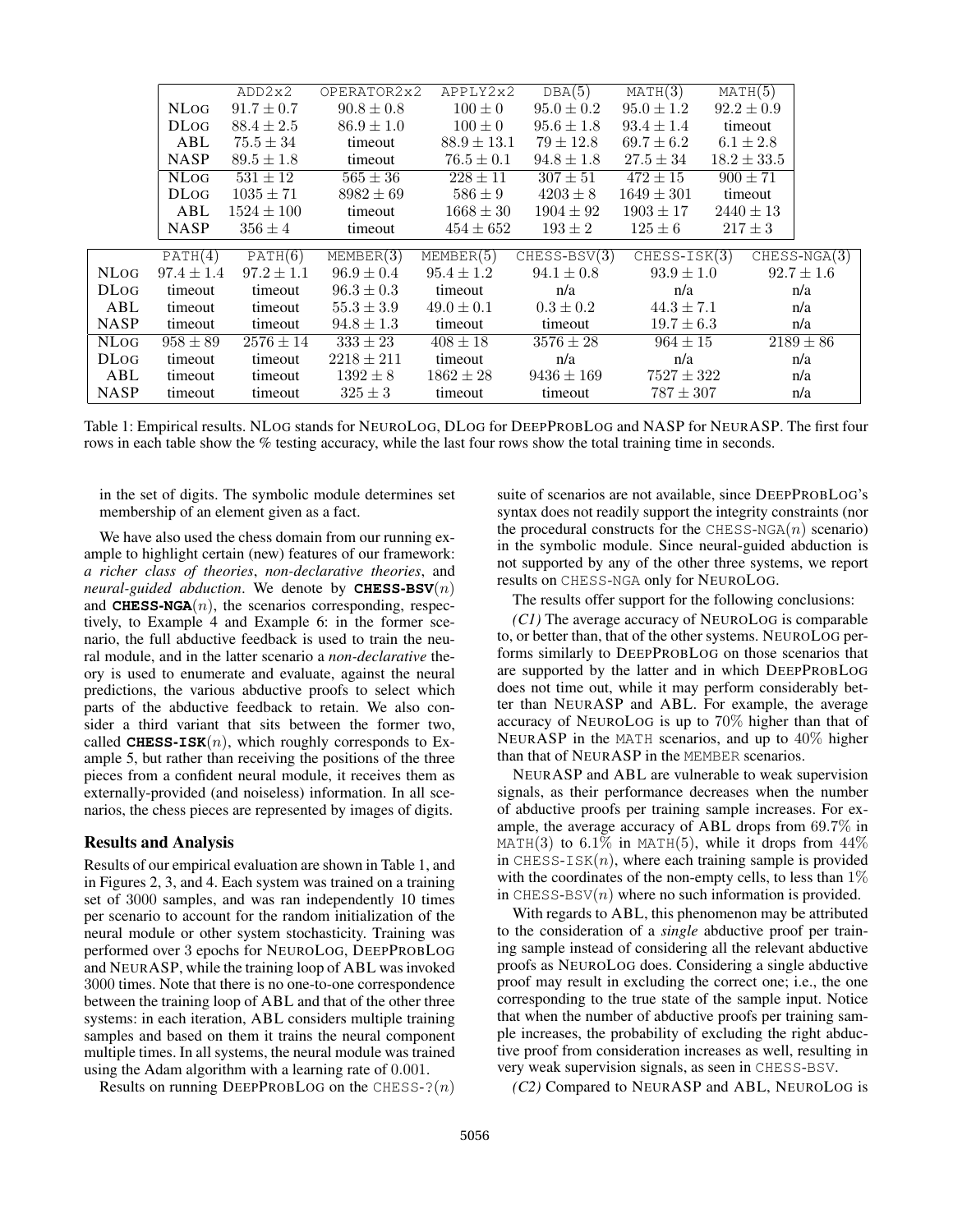

Figure 2: Empirical results for NEUROLOG, DEEPPROBLOG, and NEURASP. Solid lines and lightly-colored areas show, respectively, the average behavior and the variability of the behavior across different repetitions.

less sensitive to the initialization of the neural module. For example, the accuracy of NEURASP spans 15%–94% in MATH(3), and that of ABL spans  $57\% - 94\%$  in APPLY2x2.

With regards to ABL, this sensitivity may be, again, attributed to the consideration of a *single* abductive proof per training sample. The learning process of ABL obscures and abduces part of the neural predictions, so that the modified predictions are consistent with the theory and also lead to the entailment of the sample label (see the "Related Work" section). Considering a single abductive proof has high chances of missing the right one, and hence the training process ends up being biased on the obscuring process, which, in turn, depends upon the initial weights of the neural module.

*(C3)* The average training time of NEUROLOG may be significantly less than that of the other systems. For example, the average total training time is: 16m47s for NEUROLOG in MATH(5) versus 22m48s for DEEPPROBLOG in the simpler MATH(3) scenario; 42m93s for NEUROLOG in PATH(6) versus DEEPPROBLOG and NEURASP timing out in the simpler PATH(4) scenario; 16m for NEUROLOG in CHESS-ISK(3) versus 125m for ABL in the same scenario.

With regards to ABL, its high training time may be attributed to its trial-and-error use of abduction. At each training iteration, an optimization process obscures and performs abduction *multiple times* over different subsets of the training samples. It holds, in particular, that although ABL computes a single abductive proof per training sample, it may perform abduction multiple times for the same sample.

With regards to NEURASP, its high training time may be attributed to the grounding that NEURASP applies on the theory; i.e., computing all the consequences that are semantically entailed. Instead of computing all such forwardreasoning consequences, abduction is driven by the sample label, and evaluates (and grounds) only the relevant part of the theory. It is worth noting, however, that NEURASP

achieves comparable accuracy to NEUROLOG in less training time in the  $ADD2x2$  and DBA scenarios. Its training time is also lower than that of NEUROLOG in the two  $MATH(n)$ scenarios, however, for these cases its accuracy is very poor.

 $(C4)$  When compared to CHESS-BSV $(3)$ , the use of sideinformation in CHESS-ISK $(3)$  and CHESS-NGA $(3)$  leads to asymptotically faster training. The higher training time during the earlier iterations, which is particularly pronounced in the CHESS-NGA $(3)$  scenario (see Figure 4), corresponds to the phase where new abductive proofs are still being computed. Recall that in  $CHESS-BSV(3)$  an abductive proof is distinct for each label (i.e., mate, draw, safe), whereas in  $CHESS-ISK(3)$  and  $CHESS-NGA(3)$  an abductive proof is distinct for each combination of label and side-information. Once the bulk of the distinct abductive proofs is computed and cached, the training time per iteration drops. Unsurprisingly, this initial phase is longer for the CHESS-NGA(3) scenario, where the distinct abductive proofs are more, as they depend on a more variable space of side-information.

The average end accuracy for the  $CHESS-?$  (3) scenarios is comparable; see Table 1. The average *interim* accuracy of CHESS-NGA(3) is, however, relatively lower during early training, where the neural module predictions are still highly noisy / random. Specifically, the average accuracy at 1000 iterations is:  $73.9 \pm 1.5$  for CHESS-BSV(3),  $73.4 \pm 5.2$  for CHESS-ISK $(3)$ ,  $51.1 \pm 7.9$  for CHESS-NGA $(3)$ .

Scalability: Computing abductive proofs is intractable (NP-hard to decide their existence; #P-hard to enumerate/count them). Neural-guided abduction reduces this cost in practice by excluding irrelevant proofs, but the problem remains worst-case hard. However, since abductive proofs are a function of only the sample label and side-information, NEUROLOG can cache and reuse them across different training samples, showing that in practice our approach can be more computationally efficient than prior art, e.g., ABL.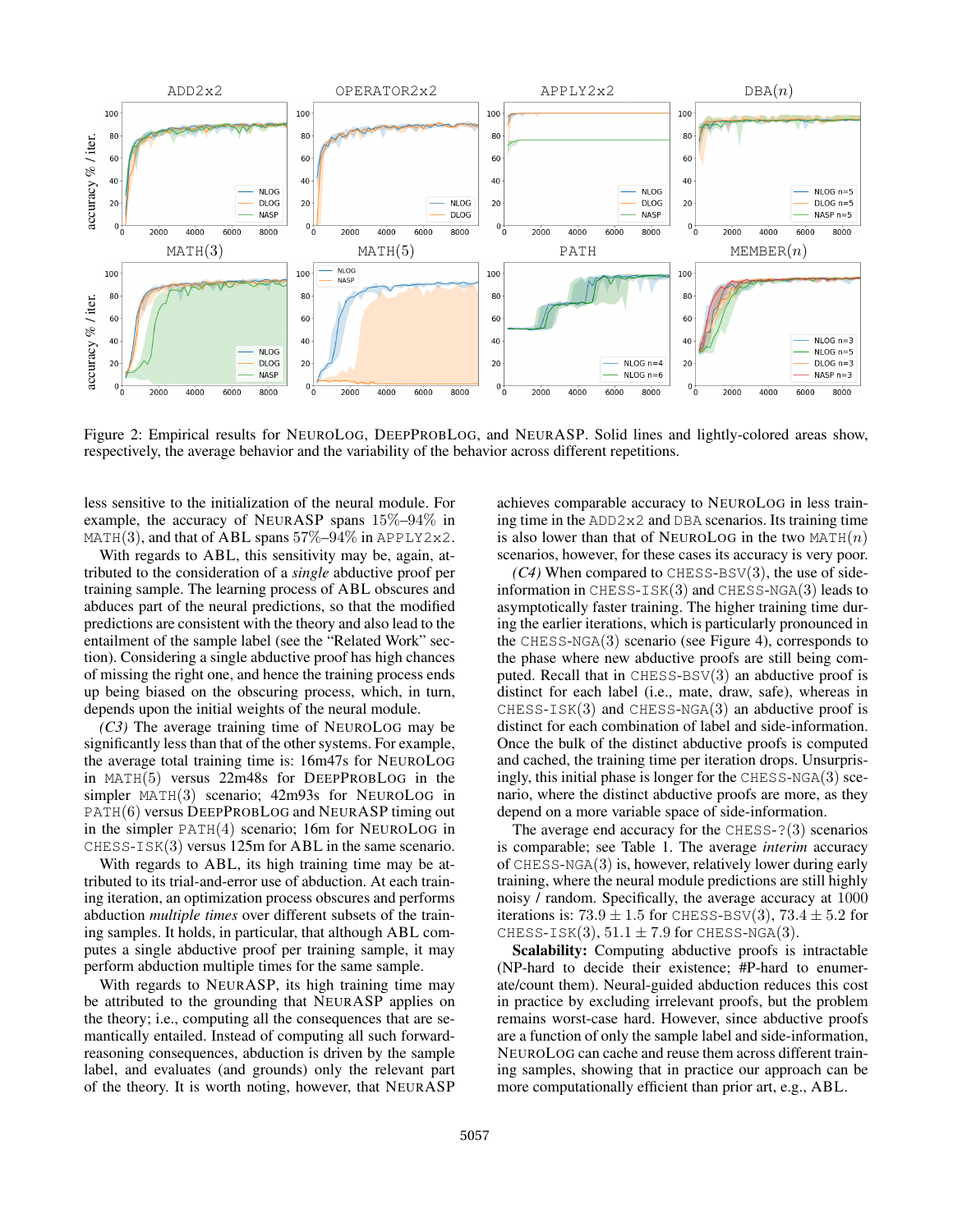

Figure 3: Empirical results for ABL. Solid lines and lightly-colored areas show, respectively, the average behavior and the variability of the behavior across different repetitions. Dashed lines show the final average accuracy of NEUROLOG as reported in Figure 2. Due to the different training regimes of ABL and NEUROLOG, an iteration-by-iteration comparison is not meaningful.



Figure 4: Test accuracy percentage (left) and training time in minutes (right) versus number of iterations for CHESS-? $(n)$ .

### Related Work

Although ABL shares with NEUROLOG the high-level idea of using abduction, it does so by employing an ad hoc optimization procedure. In each training iteration over a given set  $\{\langle x^j, \hat{f}(x^j)\rangle\}_j$  of training samples, ABL first considers different subsets  $S<sup>t</sup>$  of the training set and performs the following steps: *(i)* it gets the neural predictions for each element in  $S^t$ , *(ii)* it obscures a subset of the neural predictions (both within the same and across different training samples), and *(iii)* it abduces the obscured predictions so that the resulting predictions are consistent with the background knowledge. Let  $S^*$  be the largest  $S^t$  satisfying the theory after obscuring and abducing. For each  $s_i \in \overline{S}^*$ , ABL trains multiple times the neural component using obscured and abduced neural predictions. As our empirical results show, the optimization procedure applied to obscure and abduce the neural predictions may be time-consuming and ineffective, even though a single abductive proof is computed each time.

The second system which shares NEUROLOG's objectives is DEEPPROBLOG (Manhaeve et al. 2018), which works by reducing the problem of learning and inference of a neural-symbolic system to the problem of learning and inference over a probabilistic logic program. The reduction works by treating the outputs of the neural module as probabilistic facts. The accuracy of DEEPPROBLOG is comparable to that of NEUROLOG, but it supports fewer semantic constructs (e.g., integrity constraints) and it requires significantly more training time. NEURASP shares the same highlevel approach with DEEPPROBLOG, but reduces, instead, to the more expressive probabilistic answer set programs (ASP) (Yang, Ishay, and Lee 2020). As supported by our empirical evidence, its performance may be lower than that of NEUROLOG. Furthermore, using an ASP solver may be computationally expensive, since it involves computing all the consequences that are semantically entailed by the theory. Instead, our training approach is goal-driven, since the computation of the abductive feedback involves evaluating only the part of the theory that relates to the training label.

Our work can be seen as an extension to (Xu et al. 2018), where a given *fixed* propositional formula is used to define a loss function based on weighted model counting, and this loss function is used, in turn, to regulate the training of the neural module. In contrast to (Xu et al. 2018), our work computes a sample-specific formula to regulate the training of the neural component based on the label of each sample.

Broader area of neural-symbolic integration: The work in (Parisotto et al. 2017; Kalyan et al. 2018; Balog et al. 2017) uses ML to help perform faster and more data efficient program induction, while saving from designing heuristics. To tackle rule induction in the presence of noisy examples, the work in (Evans and Grefenstette 2018) reduces inductive logic programming to a problem of minimizing a differentiable loss. Other frameworks that deal with rule induction under noisy data are Neural Logic Programming (Yang, Yang, and Cohen 2017) and DRUM (Sadeghian et al. 2019).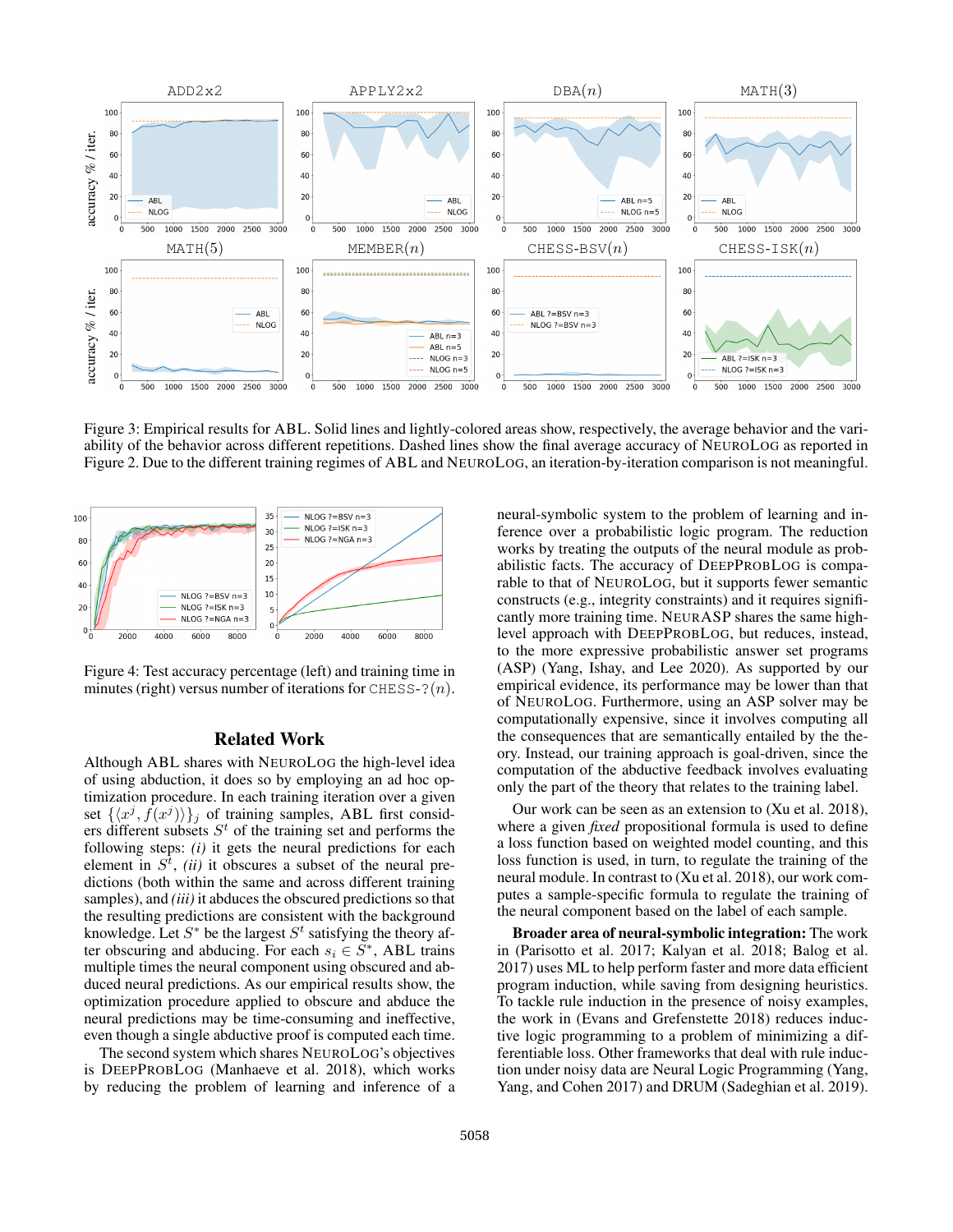Neural Theorem Prover (Rocktäschel and Riedel 2017) is an alternative to Prolog's QA engine to support noisy theories. It proceeds by embedding predicates and constants into a vector space and uses vector distance measures to compare them. Neural Logic Machines (Dong et al. 2019) implements rules inside a tensor network providing thus the ability to reason uniformly over neural modules and logical theories. However, its semantics is not connected to any logic semantics (e.g., Tarski, Sato, or fuzzy) and no soft or hard constraints are imposed at inference time.

### **Conclusion**

We have introduced a compositional framework for neuralsymbolic integration that utilizes abduction to support a uniform treatment of symbolic modules with theories beyond any specific logic, or a declarative representation altogether. Our empirical results have demonstrated not only the practical feasibility of this perspective, but also its superior performance over state-of-the-art approaches in terms of crossdomain applicability, testing accuracy, and training speed.

Two are the key directions for future work: *(i)* further consideration of the use of non-logic or non-declarative theories for the symbolic module; *(ii)* explicit treatment of symbolicmodule learning, which, unlike program induction, will not delegate the burden of learning to the neural module. With respect to the latter direction, in particular, the consideration of human-in-the-loop learning paradigms (such as the *Machine Coaching* paradigm (Michael 2019), for example) would present an interesting challenge for neural-symbolic integration systems, bringing into focus the issue of learning in a manner that is cognitively-compatible with humans.

## Acknowledgements

This work was supported by funding from the EU's Horizon 2020 Research and Innovation Programme under grant agreements no. 739578 and no. 823783, and from the Government of the Republic of Cyprus through the Directorate General for European Programmes, Coordination, and Development. The authors would like to thank Antonis Kakas for help with the abduction system used in this work.

### References

Balog, M.; Gaunt, A. L.; Brockschmidt, M.; Nowozin, S.; and Tarlow, D. 2017. DeepCoder: Learning to Write Programs. In *ICLR*.

Bošnjak, M.; Rocktäschel, T.; Naradowsky, J.; and Riedel, S. 2017. Programming with a Differentiable Forth Interpreter. In *ICML*, 547–556.

Chavira, M.; and Darwiche, A. 2008. On probabilistic inference by weighted model counting. *Artificial Intelligence* 172(6): 772 – 799.

Dai, W.-Z.; Xu, Q.; Yu, Y.; and Zhou, Z.-H. 2019. Bridging Machine Learning and Logical Reasoning by Abductive Learning. In *NeurIPS*, 2815–2826.

Darwiche, A. 2011. SDD: A New Canonical Representation of Propositional Knowledge Bases. In *IJCAI*, 819–826.

d'Avila Garcez, A. S.; Broda, K.; and Gabbay, D. M. 2002. *Neural-symbolic learning systems: foundations and applications*. Perspectives in neural computing. Springer.

Donadello, I.; Serafini, L.; and d'Avila Garcez, A. S. 2017. Logic Tensor Networks for Semantic Image Interpretation. *CoRR* abs/1705.08968.

Dong, H.; Mao, J.; Lin, T.; Wang, C.; Li, L.; and Zhou, D. 2019. Neural Logic Machines. In *ICLR*.

Evans, R.; and Grefenstette, E. 2018. Learning Explanatory Rules from Noisy Data. *Journal of Artificial Intelligence Research* 61: 1–64.

Gaunt, A. L.; Brockschmidt, M.; Kushman, N.; and Tarlow, D. 2017. Differentiable Programs with Neural Libraries. In *ICML*, 1213–1222.

Hölldobler, S.; Störr, H.-P.; and Kalinke, Y. 1999. Approximating the Semantics of Logic Programs by Recurrent Neural Networks. *Applied Intelligence* 11: 45–58.

Kakas, A. C. 2017. Abduction. In Sammut, C.; and Webb, G. I., eds., *Encyclopedia of Machine Learning and Data Mining*, 1–8. Boston, MA: Springer US.

Kalyan, A.; Mohta, A.; Polozov, O.; Batra, D.; Jain, P.; and Gulwani, S. 2018. Neural-Guided Deductive Search for Real-Time Program Synthesis from Examples. In *ICLR*.

LeCun, Y.; Bottou, L.; Bengio, Y.; and Haffner, P. 1998. Gradient-Based Learning Applied to Document Recognition. *Proceedings of the IEEE* 86(11): 2278–2324.

Manhaeve, R.; Dumancic, S.; Kimmig, A.; Demeester, T.; and De Raedt, L. 2018. DeepProbLog: Neural Probabilistic Logic Programming. In *NeurIPS*, 3749–3759.

Marra, G.; Giannini, F.; Diligenti, M.; and Gori, M. 2019. Integrating Learning and Reasoning with Deep Logic Models. *CoRR* abs/1901.04195.

Michael, L. 2019. Machine Coaching. In *IJCAI 2019 Workshop on Explainable Artificial Intelligence (XAI)*, 80–86.

Nuffelen, B. V.; and Kakas, A. 2001. A-system: Declarative Programming with Abduction. In *Logic Programming and Nonmotonic Reasoning*, 393–397.

Parisotto, E.; Mohamed, A.; Singh, R.; Li, L.; Zhou, D.; and Kohli, P. 2017. Neuro-Symbolic Program Synthesis. In *ICLR*.

Rocktäschel, T.; and Riedel, S. 2017. End-to-end Differentiable Proving. In *NIPS*.

Sadeghian, A.; Armandpour, M.; Ding, P.; and Wang, D. Z. 2019. DRUM: End-To-End Differentiable Rule Mining On Knowledge Graphs. In *NeurIPS*, 15321–15331.

Serafini, L.; and d'Avila Garcez, A. S. 2016. Logic Tensor Networks: Deep Learning and Logical Reasoning from Data and Knowledge. *CoRR* abs/1606.04422.

Sourek, G.; Aschenbrenner, V.; Zelezný, F.; and Kuzelka, O. 2015. Lifted Relational Neural Networks. *CoRR* abs/1508.05128.